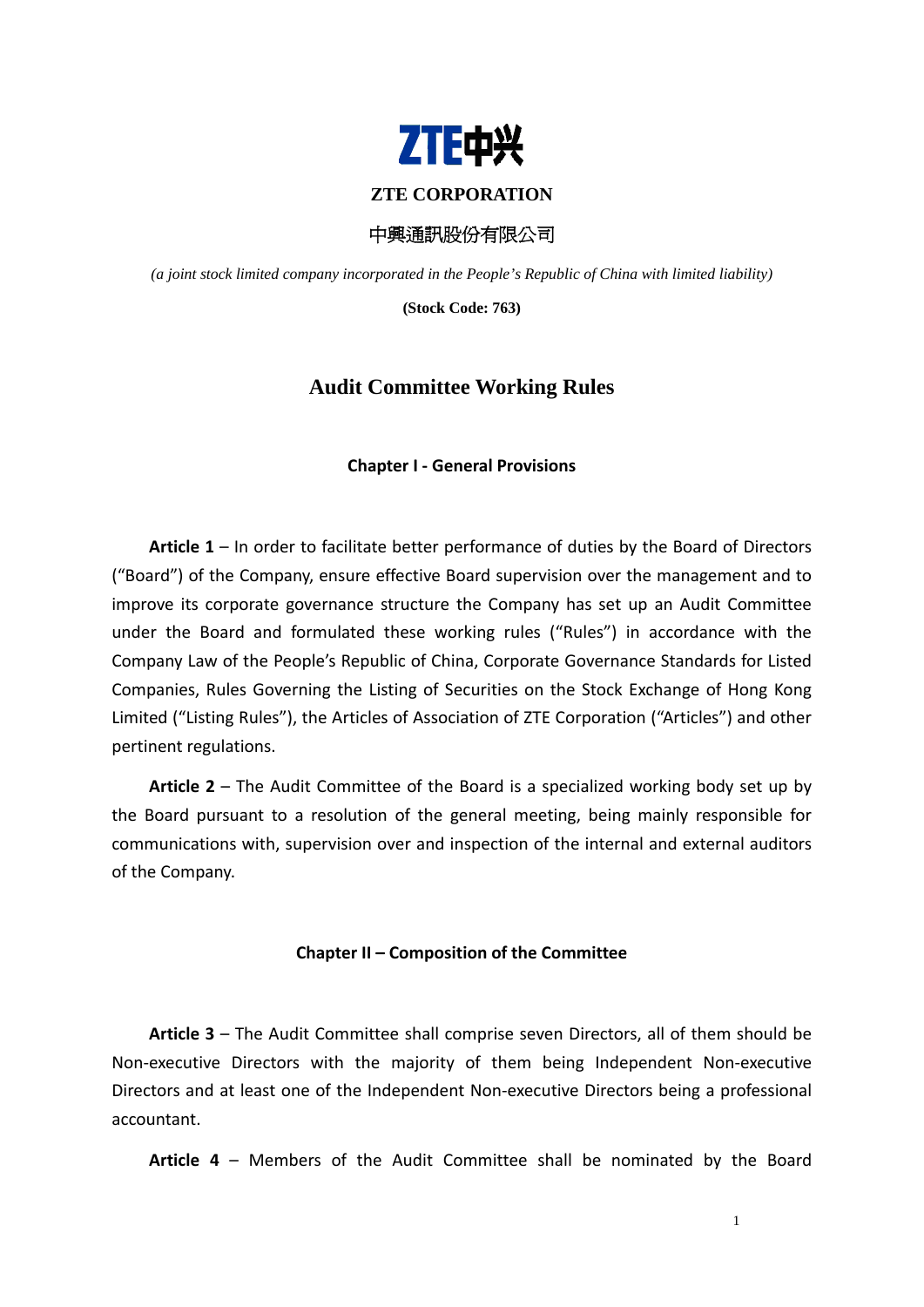Chairman, more than half of the Independent Non‐executive Directors or one‐third of all Directors and shall be appointed through election by the Board.

**Article 5** – The Audit Committee shall have one convener responsible for presiding over the work of the Committee. The convener must be elected among Committee members who are Independent Non‐executive Directors.

**Article 6** – A former partner of the auditing firm currently responsible for auditing the Company's accounts shall be prohibited from serving as member of the Audit Committee before a period of one year has lapsed since the date on which he ceases:

(I) to be a partner of the firm; or

(II) to have any financial interest in the auditing firm,

whichever is later.

**Article 7** – The term of office for a member of the Audit Committee shall be concurrent with the term of his/her directorship. A Committee member may be re-elected for appointment upon the conclusion of his/her term of office. A Committee member shall be automatically disqualified as such if during his/her term of office he/she ceases to be a Director of the Company, and the Committee shall make up the number of Committee members in accordance with provisions set out in Articles 3 to 6 above.

## **Chapter III ‐ Scope of Authority**

**Article 8** – The principal duties and scope of authority of the Audit Committee shall be:

(I) principally responsible to make recommendations to the Board in respect of the appointment, reappointment and removal of external auditors, approve the remuneration and terms of engagement for external auditors and handle issues relating to resignation or dismissal of external auditors;

(II) to review and monitor the independence and objectivity of external auditors and the effectiveness of audit procedures in accordance with applicable standards; the Audit Committee shall discuss with the auditor the nature, scope and relevant reporting responsibilities of the audit work prior to its commencement; the Audit Committee may review and monitor the independence of external auditors by way of the following:

(1) Examining all relationships between the Company and the auditor (including the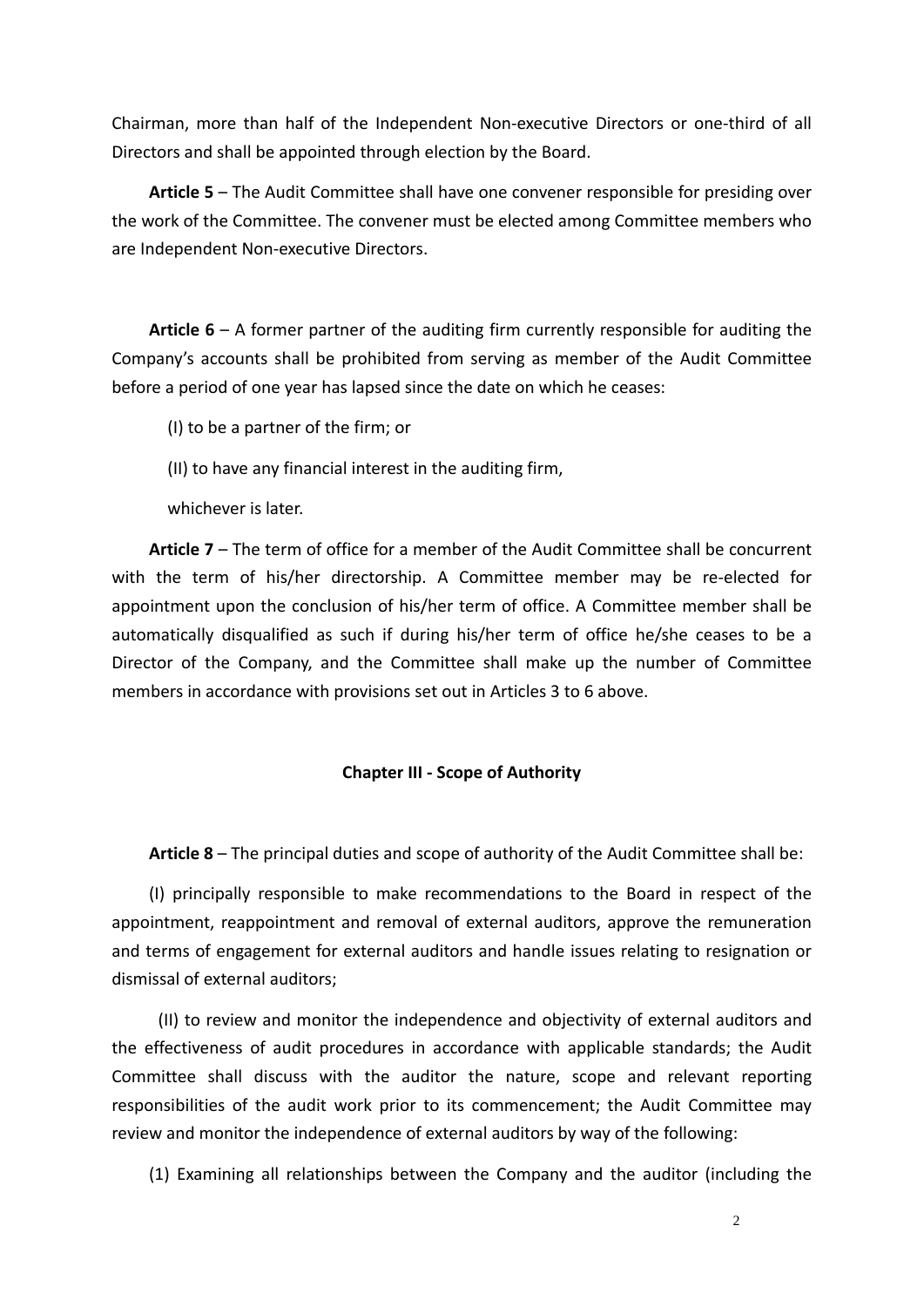provision of non‐auditing services, if any);

(2) Obtaining information from the auditor annually to inform itself of policies and procedures adopted by the auditor for maintaining independence and monitoring the implementation of pertinent rules; which pertinent rules shall include the current provisions governing changes in the partners and employees of the auditor;

(3) Meeting the auditor without the presence of the management at least annually to discuss matters pertaining to the auditor's fees, any matters arising from the auditor's work and other matters that the auditor might wish to bring up;

(4) May consider agreeing with the Board the Company's policies on hiring employees or former employees of the external auditors and monitoring the application of these policies, so that the Audit Committee will be in a position to consider whether there has been or appears to be any impairment of the auditor's judgement or independence for the audit.

(5) Ensuring that an external auditor's provision of non‐audit services does not impair its independence or objectivity. When assessing the external auditor's independence or objectivity in relation to non‐audit services, the audit committee may wish to consider:

(i) whether the skills and experience of the audit firm make it a suitable supplier of non‐audit services;

(ii) whether there are safeguards in place to ensure that there is no threat to the objectivity and independence of the audit because the external auditor provides non‐audit services;

(iii) the nature of the non‐audit services, the related fee levels and fee levels individually and in total relative to the audit firm; and

(iv) criteria for compensation of the individuals performing the audit.

(III) To formulate and implement policies in respect of the provision of non‐auditing services by external auditors. For the purpose of this Article, external auditors shall include a firm directly responsible for the audit, organizations under common control, ownership or governance with such firm, and organizations which may reasonably be considered domestic or international businesses of such firm. The Audit Committee shall report to the Board such actions or improvements as it deems necessary and make recommendations on possible steps to be taken;

(IV) To supervise the Company's internal audit system and its implementation

(V) To assist in the communications between the internal auditor and the external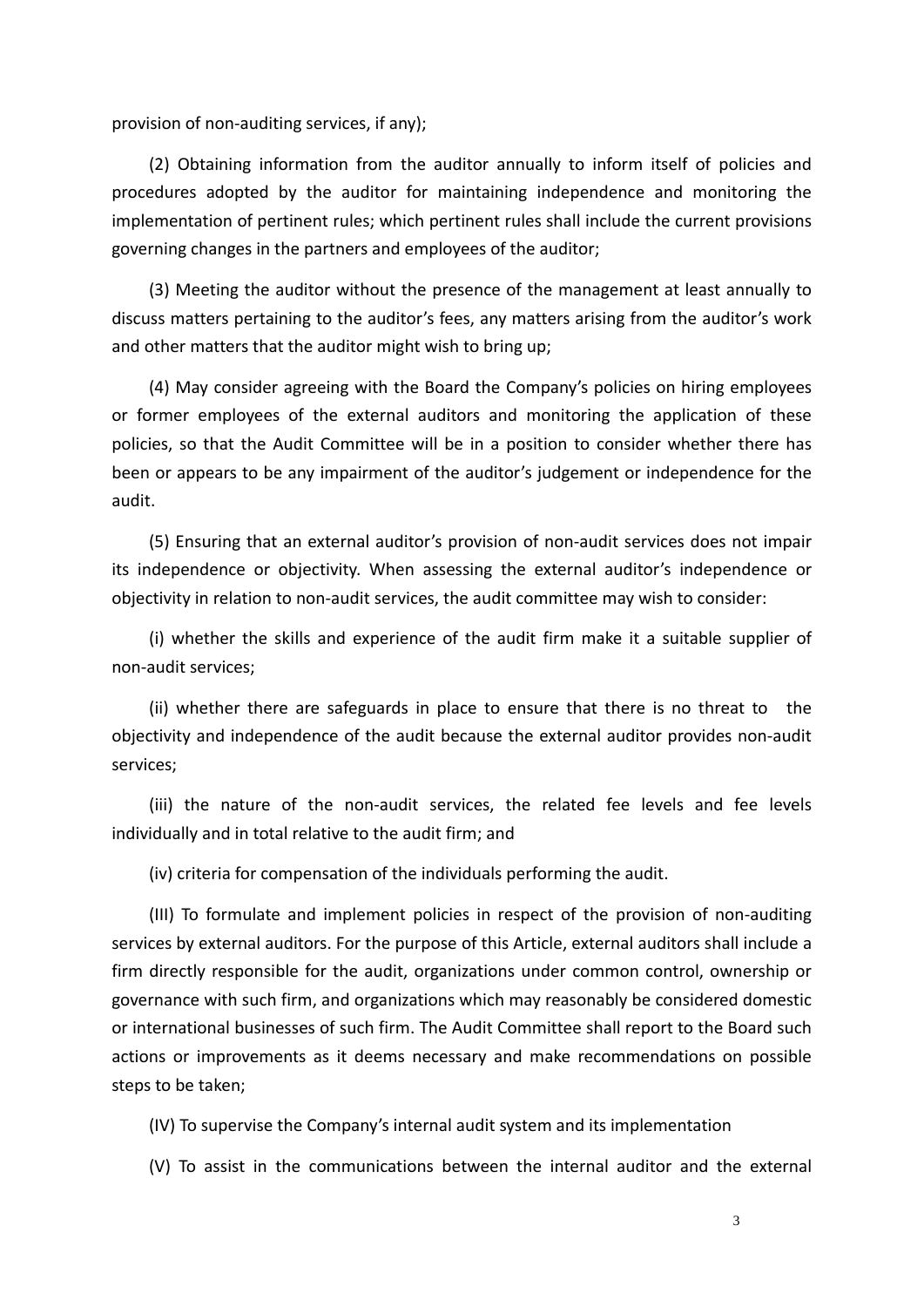auditor to ensure coordination between the work of internal and external auditors, to ensure that internal auditing personnel are being provided with sufficient resources and granted a proper status, and to review and monitor the effectiveness of the internal audit system;

(VI) To examine the Company's financial information and its disclosure, including the inspection of the Company's financial statements and the Company's annual reports and accounts, interim reports and quarterly reports to ensure their completeness, and to review significant opinions on financial reporting set out in the statements and reports. The Audit Committee shall review the Company's annual reports and accounts, interim reports and quarterly reports prior to their submission to the Board, and shall pay special attention to the following:

(1) Changes in accounting policies and practices;

(2) Significant judgments;

(3) Significant adjustments after auditing;

(4) The "ongoing concern" assumption and any qualified opinion;

(5) Compliance with accounting standards; and

(6) Compliance with the Listing Rules and provisions pertinent to financial reporting in other laws;

(VII) For the purpose of the foregoing paragraph (VI):

(1) The Audit Committee shall liaise with the Board, senior management personnel and the appointed qualified accountant of the Company. The Committee shall hold a meeting with the Company's auditor at least twice a year;

(2) The Committee shall consider material or irregular matters reflected or required to be reflected in such reports and accounts, and shall give due consideration to matters brought up by the Company's qualified accountant, compliance officer or auditor;

(VIII) The Committee shall discuss with the external auditor any issues and doubtful matters identified in the audit of the interim and annual accounts, and other matters that the external auditor might wish to discuss (in the absence of the management if necessary);

(IX) To review the Company's financial control, internal control and risk management system and to conduct examination of substantial connected transactions;

(X) To hold discussions with the management on the internal control system to ensure that the management has performed its duty to develop an effective internal control system;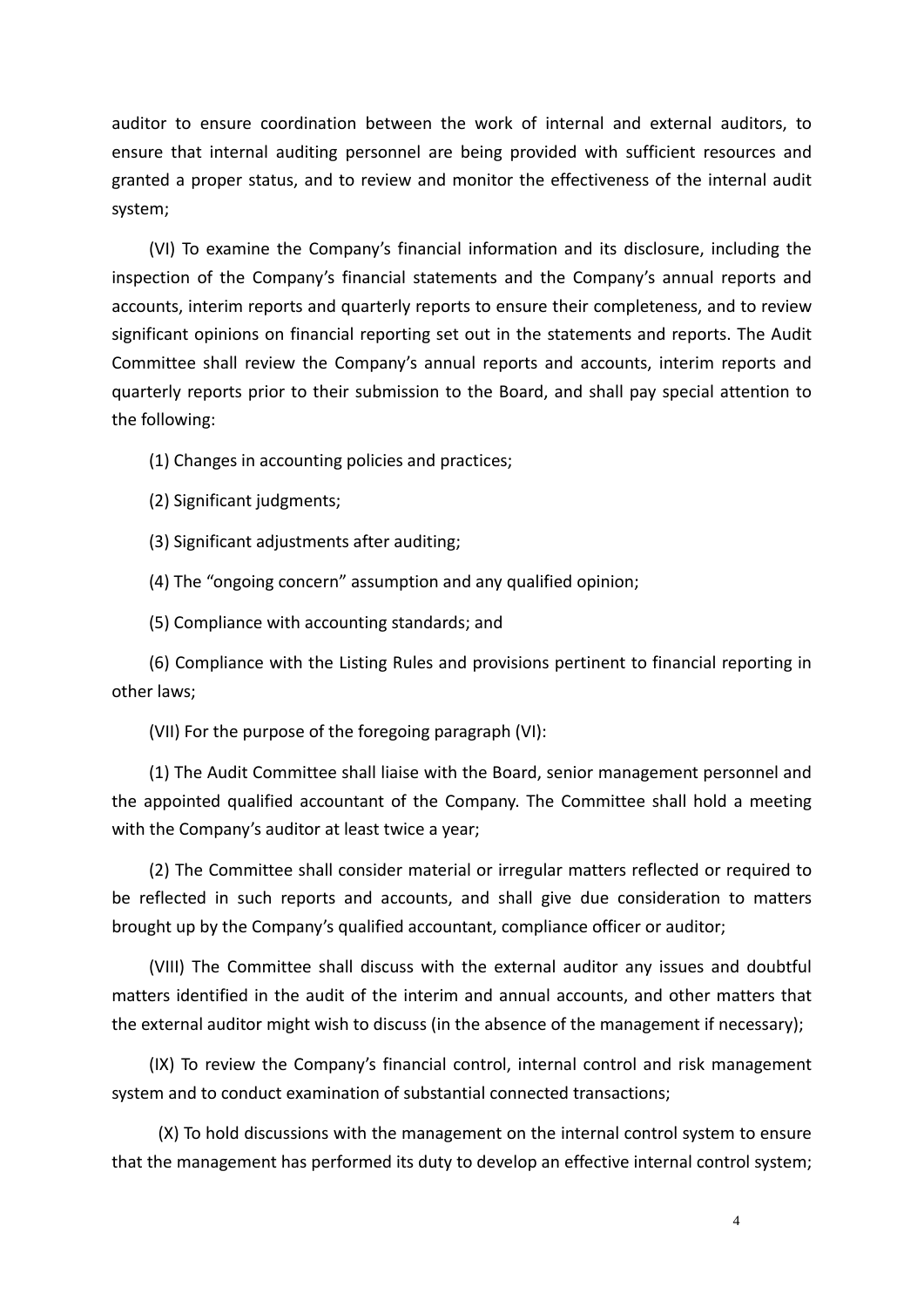This discussion should include the adequacy of resources, staff qualification and experience, training programs and budget of the Company's accounting and financial reporting function;

(XI) To conduct research on significant investigation findings in respect of internal control matters and management's response thereto in a proactive manner or upon the request of the Board;

(XII) To review any statement on the Company's internal control system prior to its submission to the Board for approval, if the same is contained in an annual report;

(XIII) To review the financial and accounting policies and practices of the Group;

(XIV) To inspect the explanatory letter to the management in respect of the audit furnished by the external auditor, any significant doubt raised by the auditor to the management in respect of the accounting records, financial accounts or control system and the management's response;

(XV) To ensure timely Board response to the external auditor in respect of matters brought up by the external auditor in its explanatory letter to the management in respect of the audit;

(XVI) To assess the staff whistle blower policy or arrangement of the Company designed to allow employees to report in confidentiality irregularities concerning the financial statements, internal control or other matters. The Audit Committee shall ensure appropriate arrangements are in place for the fair and independent investigation and follow-up actions in respect of matters reported by employees;

(XVII) To report to the Board in respect of matters within the scope of authority of the Audit Committee;

(XVIII) Subject to compliance with legal or regulatory requirements, to report in all respects its actions, decisions and recommendations to the Board; and

(XIX) To deal with other matters as entrusted by the Board of the Company.

**Article 9 ‐** The Audit Committee is authorized by the Board to conduct any investigation within its scope of authority. The Audit Committee shall have the power to acquire information it requires from any staff; all staff must duly oblige to meet any demand raised by the Audit Committee.

**Article 10** – The Audit Committee shall be accountable to the Board and proposals of the Committee shall be submitted to the Board for consideration and determination.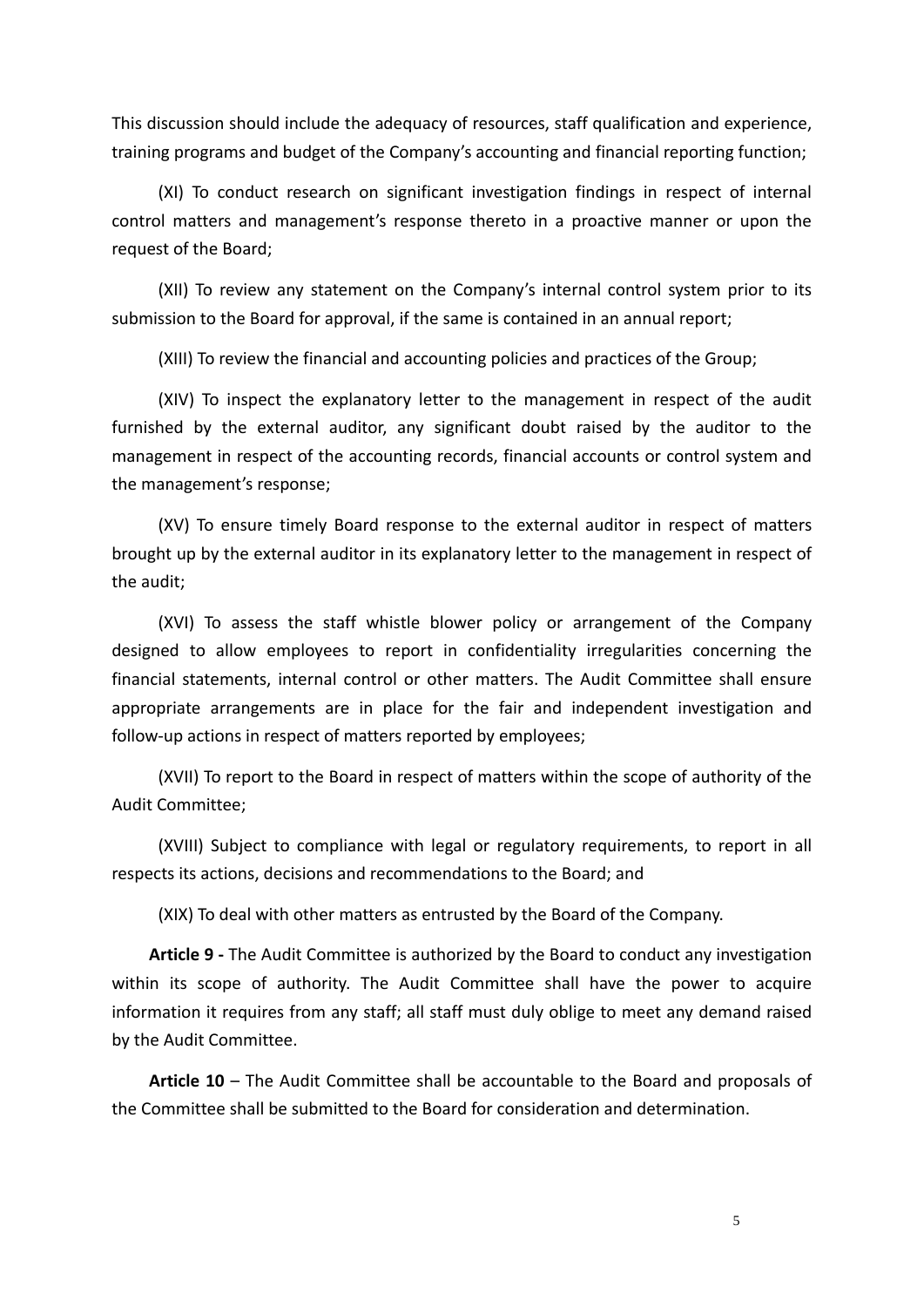### **Chapter IV – Resources**

**Article 11** – The Audit Committee shall be provided with sufficient human and physical resources so that it may duly perform its duties. The Audit Committee is authorized by the Board to obtain independent professional opinion from external parties if it deems necessary, at the cost of the Company.

**Article 12** – A work group shall be set up under the Audit Committee as its day‐to‐day operating arm to be in charge of daily liaison, information collection, organization of meetings and preparatory work for decision making of the Audit Committee, and be responsible for providing the Company with information in respect of the following:

(I) the Company's relevant financial report;

- (II) the work reports of the internal and external auditors;
- (III) the external auditor's contract and relevant work reports;
- (IV) public disclosure of the Company's information;
- (V) report of the Company's substantial connected transactions;

(VI) other relevant information.

The leader of the work group shall be the Chief Financial Officer of the Company, and the work group shall be located at the Company's financial center. Where necessary, the Board Secretary may conduct such coordination as relevant.

**Article 13** – The report furnished by the work group shall be assessed and considered at the Audit Committee meeting, and resolution information or meeting minutes related thereto shall be submitted to the Board for discussion:

(I) assessment of the work of the external audit firm, and engagement and replacement of the external audit firm;

(II) whether the Company internal audit system has been effectively implemented and whether the Company's financial report is true in all respects;

(III) whether the Company's publicly disclosed financial reports and other information is objective and true, and whether the Company's substantial connected transactions are in compliance with pertinent laws and regulations;

(IV) other relevant matters.

**Article 14** – In the event that the Board does not consent with the opinion of the Audit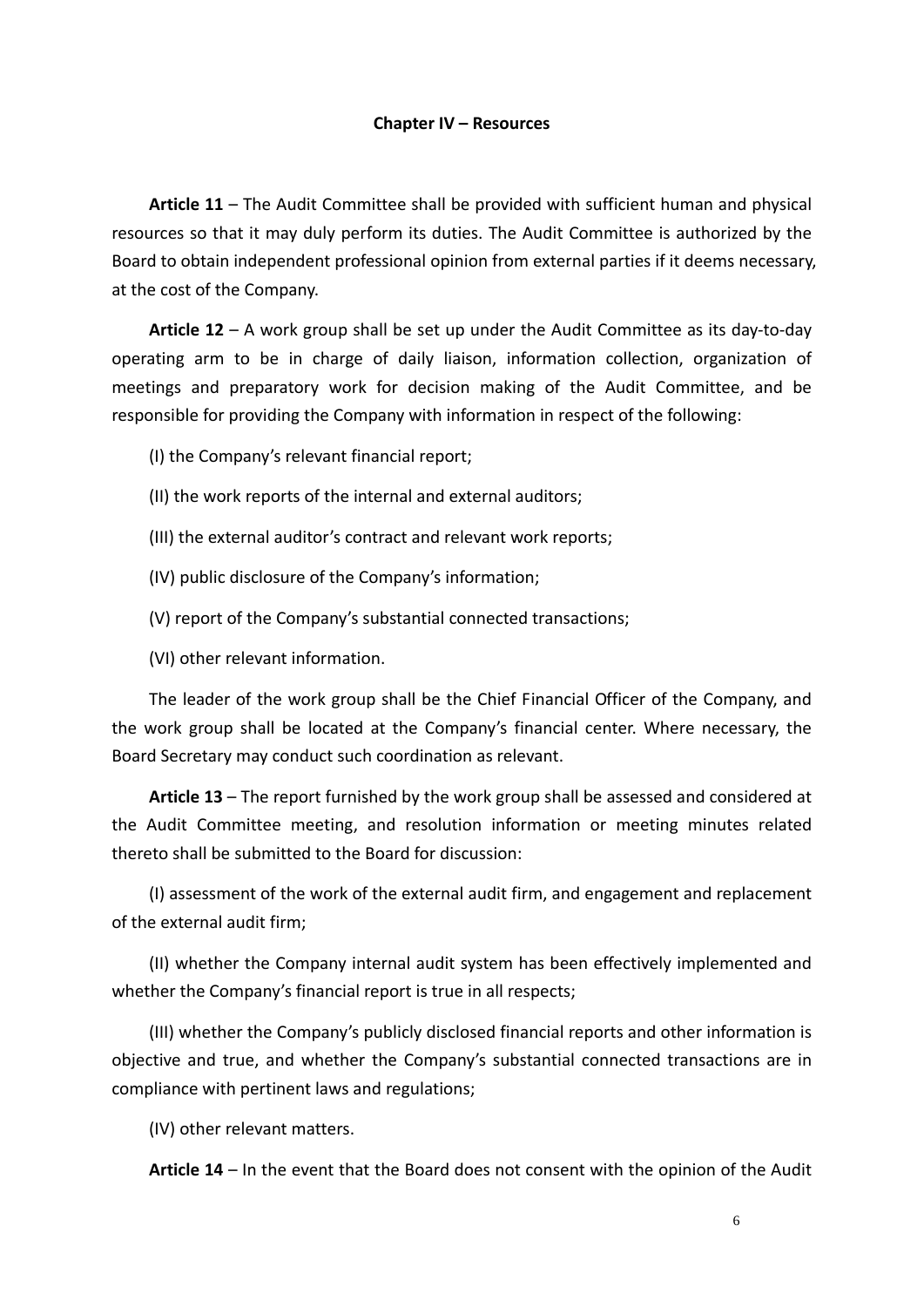Committee in respect of the selection, appointment, resignation or removal of external auditors, the Company shall set out the statement of the Audit Committee explaining its recommendation, as well as the grounds for the Board's differing opinion, in the Corporate Governance Report required to be included in the annual report under the Listing Rules.

### **Chapter V ‐ Rules of Proceedings**

**Article 15** – The Audit Committee shall meet at least twice a year, and a notice of meeting shall be served on all members one week before the meeting is convened. The meeting shall be presided over by the convener, or by another member (who is an Independent Non‐executive Director) appointed in case the convener is absent for any reason. An external auditor may also request a meeting to be convened if deemed necessary.

**Article 16** – An Audit Committee meeting shall only be held with more than half of the members attending; each member shall have one vote; resolutions of the meeting shall be adopted with a majority vote from the full Committee.

**Article 17** – An Audit Committee may be convened by way of on‐site meetings, video conferences, conference calls or facsimiles.

**Article 18** – Voting at an Audit Committee meeting shall be conducted by way of a show of hands in case of an on‐site meeting and by way of signing up through facsimile in case of a meeting convened through communication devices.

**Article 19** – The Chief Financial Officer, the Head of the Internal Audit Department and the external auditor shall generally be required to attend the meeting as non‐voting attendees. Members of working groups may also attend an Audit Committee meeting as non‐voting attendees, and other Directors, Supervisors and other senior management personnel and external parties with relevant experience and expertise may also be invited to attend the meeting as non‐voting attendees. However, the Audit Committee shall meet with the external auditor and the internal auditor at least once a year without the presence of the Executive Directors of the Company.

**Article 20** – The procedures of convening an Audit Committee meeting, method of voting thereat and resolutions passed thereby must be in accordance with provisions of pertinent laws, regulations, the Articles and these Rules.

**Article 21** – Complete records of an Audit Committee meeting shall be kept and members attending the meeting shall sign against the minutes of meeting; the minutes of meeting shall be kept by Board Secretary of the Company in such manner and for such